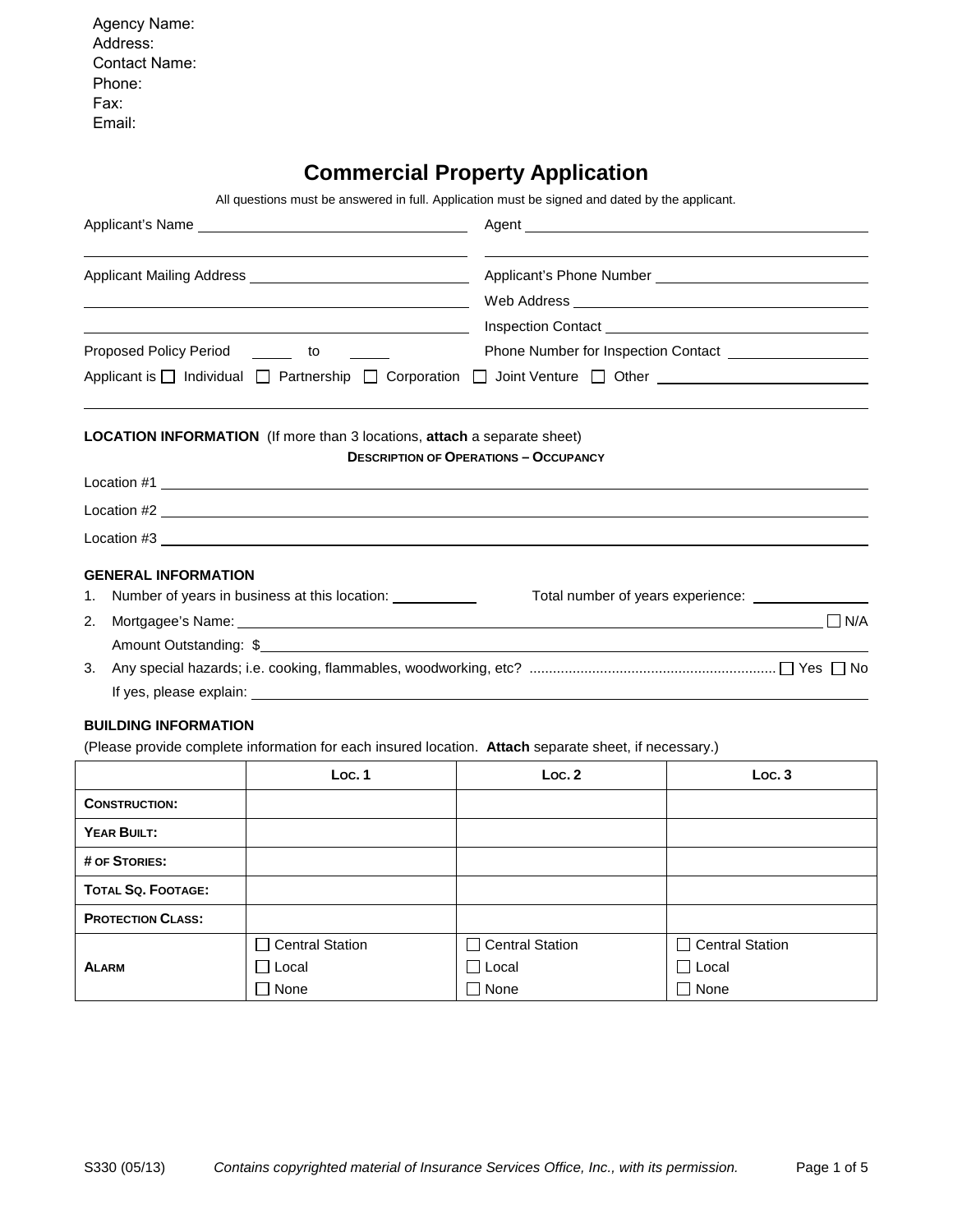## **BUILDING INFORMATION (Continued)**

|                       | Roof     | Roof     | Roof     |
|-----------------------|----------|----------|----------|
|                       | Plumbing | Plumbing | Plumbing |
| YEAR OF LATEST UPDATE | Wiring   | Wiring   | Wiring   |
|                       | Heating  | Heating  | Heating  |
|                       | Other    | Other    | Other    |

## **ADJACENT EXPOSURES**

| ____<br>_____ | ___          |      |              |             |
|---------------|--------------|------|--------------|-------------|
|               | <b>RIGHT</b> | LEFT | <b>FRONT</b> | <b>REAR</b> |
| Loc. 1        |              |      |              |             |
| Loc.2         |              |      |              |             |
| Loc.3         |              |      |              |             |

## **LIMITS & COVERAGE – PROPERTY**

| <b>COVERAGE</b>         | <b>COINSURANCE</b><br>%                     | <b>DEDUCTIBLE</b> | <b>CAUSES</b><br>OF LOSS       | <b>VALUATION</b>                               | Loc <sub>1</sub> | Loc <sub>2</sub> | Loc <sub>3</sub> |
|-------------------------|---------------------------------------------|-------------------|--------------------------------|------------------------------------------------|------------------|------------------|------------------|
| <b>BUILDING</b>         | %                                           | \$.               |                                |                                                |                  |                  |                  |
| <b>BPP</b>              | $\%$                                        | \$                |                                | $\Box$ A.C.V.<br>$\exists$ Basic               |                  |                  |                  |
| <b>BUSINESS INCOME</b>  | $-\frac{9}{6}$<br>or<br>Monthly Limit<br>\$ | $\mathbb{S}$      | $\Box$ Broad<br>$\Box$ Special | $\Box$ R.C.<br>$\Box$ Market<br>Value (Submit) |                  |                  |                  |
| <b>SIGNS (DESCRIBE)</b> |                                             |                   |                                |                                                |                  |                  |                  |
| <b>TOTAL LIMITS</b>     |                                             |                   |                                |                                                |                  |                  |                  |

## **CONTRIBUTING INSURANCE**

| <b>NAME &amp; ADDRESS OF COMPANY</b> | % PARTICIPATION | <b>LIMITS</b> |
|--------------------------------------|-----------------|---------------|
|                                      |                 |               |
|                                      |                 |               |
|                                      |                 |               |

## **PRIOR CARRIER HISTORY**

## **PRIOR CARRIERS (LAST THREE YEARS):**

| <b>YEAR</b> | <b>CARRIER</b> | <b>POLICY NUMBER</b> | <b>LIMITS</b> | <b>PREMIUM</b> |
|-------------|----------------|----------------------|---------------|----------------|
|             |                |                      |               |                |
|             |                |                      |               |                |
|             |                |                      |               |                |
|             |                |                      |               |                |
|             |                |                      |               |                |
|             |                |                      |               |                |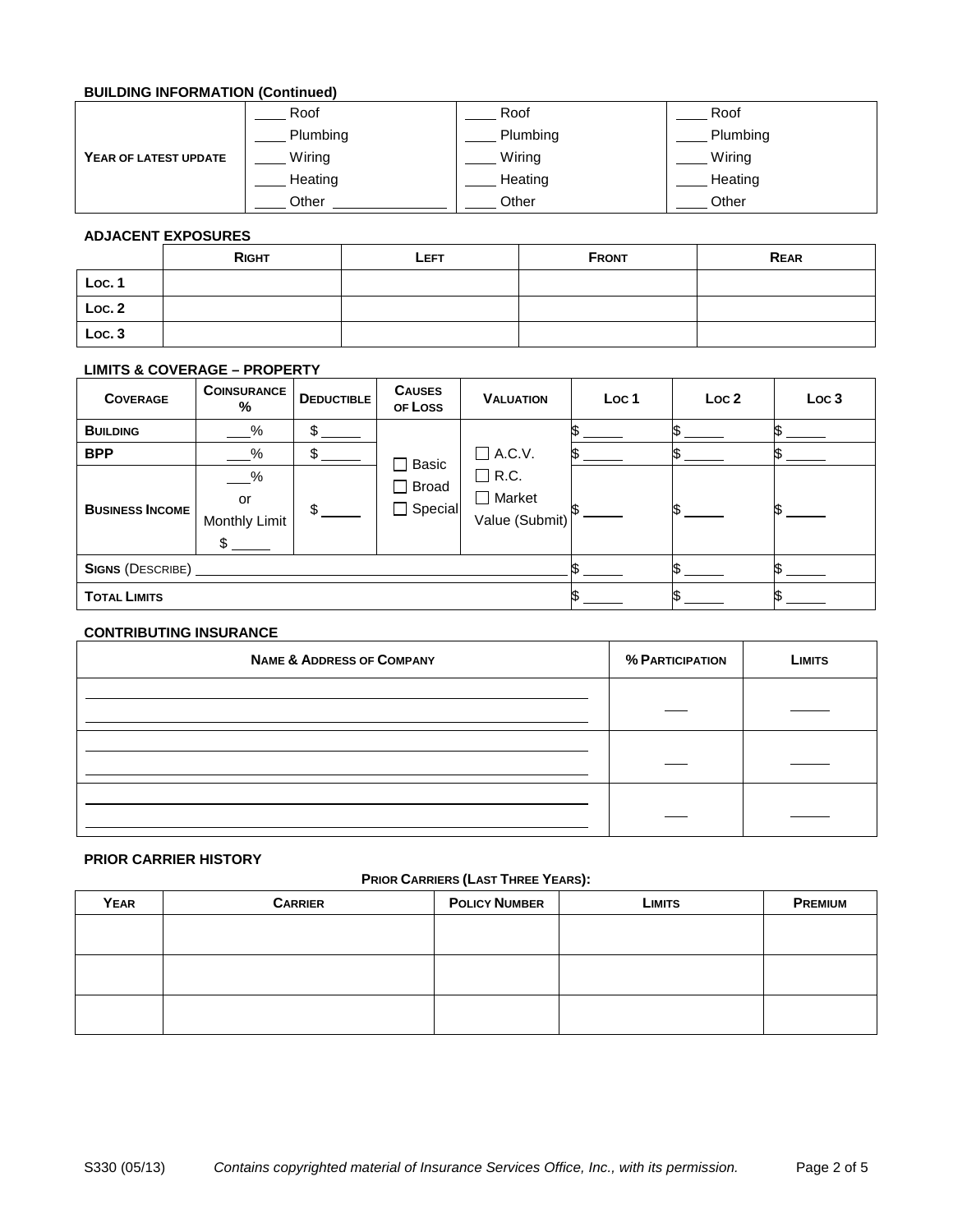## **PRIOR LOSS INFORMATION**

#### **LOSS HISTORY (LAST FIVE YEARS)**

| DATE OF LOSS | <b>TYPE OF LOSS</b> | <b>DESCRIPTION OF LOSS</b> | <b>AMOUNT PAID</b> | <b>RESERVE</b> |
|--------------|---------------------|----------------------------|--------------------|----------------|
|              |                     |                            |                    |                |
|              |                     |                            |                    |                |
|              |                     |                            |                    |                |
|              |                     |                            |                    |                |
|              |                     |                            |                    |                |
|              |                     |                            |                    |                |
|              |                     |                            |                    |                |
|              |                     |                            |                    |                |
|              |                     |                            |                    |                |
|              |                     |                            |                    |                |

Has the applicant been cancelled or non-renewed in the last three years?............................................................ Yes No

## If yes, Explain.

## **ADDITIONAL COMMENTS**

#### **PLEASE READ BELOW AND COMPLETE SIGNATURE BLOCK ON LAST PAGE**

I have reviewed this application for accuracy before signing it. As a condition precedent to coverage, I hereby state that the information contained herein is true, accurate and complete and that no material facts have been omitted, misrepresented or misstated. I know of no other claims or lawsuits against the applicant and I know of no other events, incidents or occurrences which might reasonably lead to a claim or lawsuit against the applicant. I understand that this is an application for insurance only and that completion and submission of this application does not bind coverage with any insurer.

**IMPORTANT NOTICE:** As part of our underwriting procedure, a routine inquiry may be made to obtain applicable information concerning character, general reputation, personal characteristics, and mode of living. Upon written request, additional information as to the nature and scope of the report, if one is made, will be provided.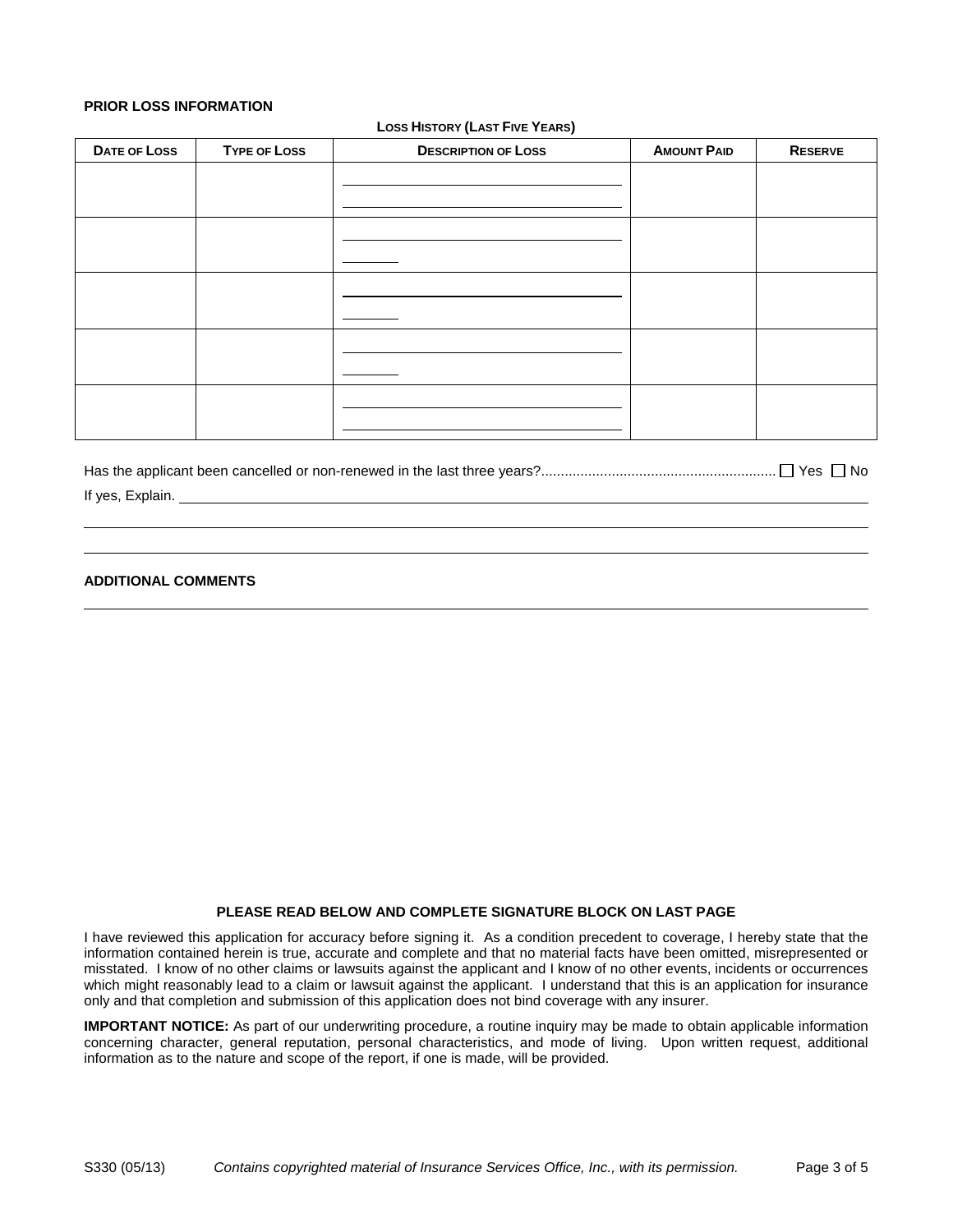## **FRAUD STATEMENT – FOR THE STATE(S) OF:**

**Alabama, Arkansas, Connecticut, Delaware, District of Columbia, Georgia, Idaho, Illinois, Indiana**, **Iowa, Kentucky, Louisiana**, **Maryland, Massachusetts**, **Michigan**, **Minnesota, Mississippi**, **Missouri**, **Montana**, **Nebraska**, **Nevada, New Hampshire**, **North Carolina**, **North Dakota**, **Rhode Island, South Carolina**, **South Dakota**, **Texas**, **Utah**, **Vermont**, **West Virginia**, **Wisconsin**, **Wyoming**:

**NOTICE:** In some states, any person who knowingly (For Maryland add: *or willfully*) presents a false or fraudulent claim for payment of a loss or benefit or knowingly (For Maryland add: *or willfully*) presents false information in an application for insurance is guilty of a crime and may be subject to (For Alabama add: *restitution,*) fines and confinement in prison (For Alabama add: *or any combination thereof*).

## **Maine, Tennessee, Virginia, Washington**:

It is a crime to knowingly provide false, incomplete or misleading information to an insurance company for the purpose of defrauding the company. Penalties may include imprisonment, fines, or a denial of insurance benefits.

#### **Alaska**

A person who knowingly and with intent to injure, defraud, or deceive an insurance company files claim containing false, incomplete, or misleading information may be prosecuted under state law.

#### **Arizona**

For your protection Arizona law requires the following statement to appear on this form. Any person who knowingly presents a false or fraudulent claim for payment of a loss is subject to criminal and civil penalties.

#### **California**

For your protection, California law requires that you be made aware of the following: Any person who knowingly presents false or fraudulent claim for the payment of a loss is guilty of a crime and may be subject to fines and confinement in state prison.

#### **Colorado**

It is unlawful to knowingly provide false, incomplete, or misleading facts or information to an insurance company for the purpose of defrauding or attempting to defraud the company. Penalties may include imprisonment, fines, denial of insurance, and civil damages. Any insurance company or agent of an insurance company who knowingly provides false, incomplete, or misleading facts or information to a policyholder or claimant for the purpose of defrauding or attempting to defraud the policyholder or claimant with regard to a settlement or award payable from insurance proceeds shall be reported to the Colorado division of insurance within the department of regulatory agencies.

#### **Florida**

Any person who knowingly and with intent to injure, defraud or deceive any insurer files a statement of claim or an application containing any false, incomplete, or misleading information is guilty of a felony of the third degree.

#### **District of Columbia**

**WARNING**: It is a crime to provide false or misleading information to an insurer for the purpose of defrauding the insurer or any other person. Penalties include imprisonment and/or fines. In addition, an insurer may deny insurance benefits if false information materially related to a claim was provided by the applicant.

#### **Hawaii**

Intentionally or knowingly misrepresenting or concealing a material fact, opinion or intention to obtain coverage, benefits, recovery or compensation when presenting an application for the issuance or renewal of an insurance policy or when presenting a claim for the payment of a loss is a criminal offense punishable by fines or imprisonment, or both.

#### **Idaho**

Any person who knowingly, and with intent to defraud or deceive any insurance company, files a statement of claim containing any false, incomplete, or misleading information is guilty of a felony.

#### **Indiana**

Any person who knowingly and with intent to defraud an insurer files a statement of claim containing any false, incomplete, or misleading information commits a felony.

## **Kansas**

Any person who commits a fraudulent insurance act is guilty of a crime and may be subject to restitution, fines and confinement in prison. A fraudulent insurance act means an act committed by any person who, knowingly and with intent to defraud, presents, causes to be presented or prepares with knowledge or belief that it will be presented to or by an insurer, purported insurer or insurance agent or broker, any written statement as part of, or in support of, an application for insurance, or the rating of an insurance policy, or a claim for payment or other benefit under an insurance policy, which such person knows to contain materially false information concerning any material fact thereto; or conceals, for the purpose of misleading, information concerning any fact material thereto.

#### **Minnesota**

Any person who files a claim with intent to defraud or help commit a fraud against an insurer is guilty of a crime.